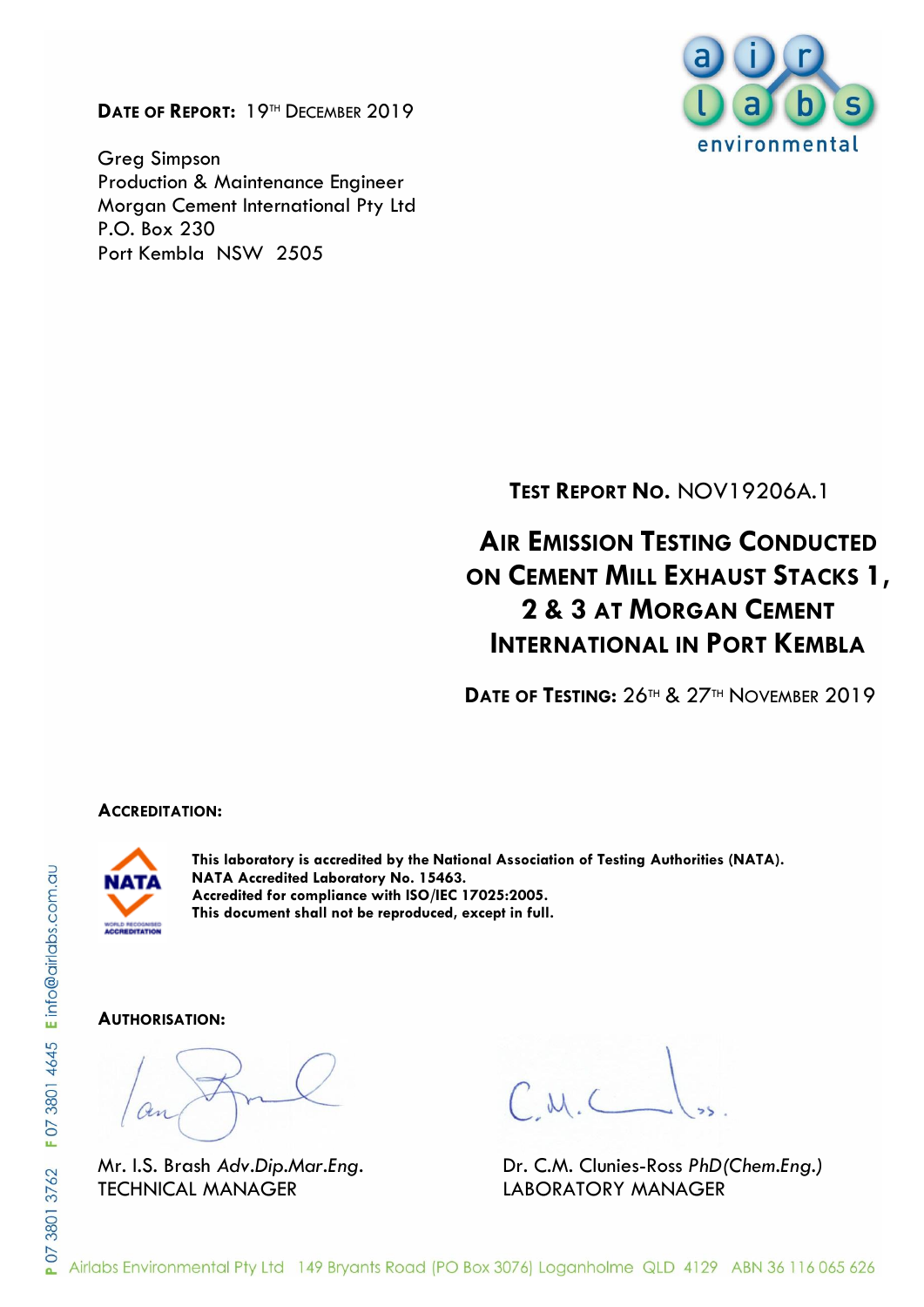# TABLE OF CONTENTS

|                                                                     | Page |
|---------------------------------------------------------------------|------|
| INTRODUCTION 4                                                      |      |
|                                                                     |      |
|                                                                     |      |
| SUITABILITY OF SAMPLING PLANE <b>[19] THE READER ASSESSED</b> 5 - 7 |      |
|                                                                     |      |
| RESULTS 8 - 10                                                      |      |

## *List of Tables*

| <b>Table 2:</b> Summary of Test Methods                                                                   |        |
|-----------------------------------------------------------------------------------------------------------|--------|
|                                                                                                           |        |
|                                                                                                           |        |
|                                                                                                           |        |
|                                                                                                           |        |
| <b>Table 7:</b> Sampling Conditions for the Cement Mill 1 Exhaust Duct on 27 <sup>th</sup> November 20198 |        |
| <b>Table 8:</b> Test Results for Cement Mill 1 Exhaust Duct on 27 <sup>th</sup> November 2019             | . 8. 8 |
| <b>Table 9:</b> Sampling Conditions for the Cement Mill 2 Exhaust Duct on 26 <sup>th</sup> November 2019  | - 10   |
| 10. Table 10: Test Results for the Cement Mill 2 Exhaust Duct on 26 <sup>th</sup> November 201910         |        |
| Table 11: Sampling Conditions for the Cement Mill 3 Exhaust Duct on 26th November 201912                  |        |
| 12 Table 12: Test Results for the Cement Mill 3 Exhaust Duct on 26 <sup>th</sup> November 2019            |        |

#### *List of Figures*

| Figure 1: Cement Mill 1 Exhaust Duct |  |
|--------------------------------------|--|
| Figure 2: Cement Mill 2 Exhaust Duct |  |
| Figure 3: Cement Mill 3 Exhaust Duct |  |
|                                      |  |

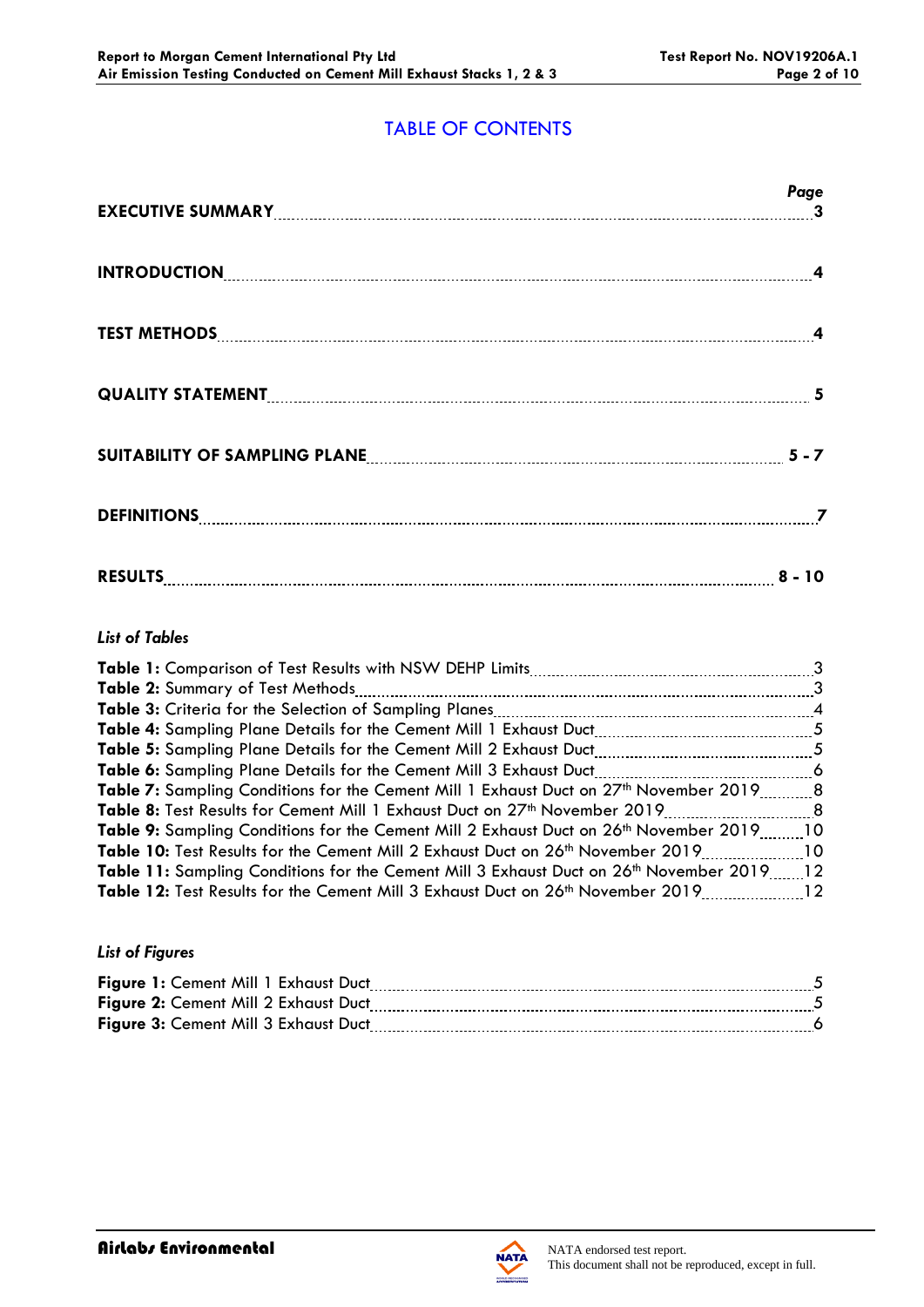## EXECUTIVE SUMMARY

AirLabs Environmental Pty Ltd was commissioned by Morgan Cement International Pty Ltd to monitor stack emissions from Mills 1, 2 & 3 Exhaust Stacks. All sampling was conducted by Airlabs Environmental on the 26<sup>th</sup> & 27<sup>th</sup> November 2019.

Analysis was undertaken by Airlabs Environmental and the National Measurement Institute (NMI) in accordance with our terms of NATA accreditation. Unless otherwise indicated, the methods cited in this report have been performed without deviation.

| <b>Release Point</b> | <b>Parameter</b>                      | Concentration<br>(mg/m <sup>3</sup> ) |
|----------------------|---------------------------------------|---------------------------------------|
| Mill 1               | Fine particulates $(PM_{10})$         | 1.9                                   |
| Mill 2               | Fine particulates (PM <sub>10</sub> ) | 1.5                                   |
| Mill 3               | Fine particulates $(PM_{10})$         | 1.1                                   |

**Table 1:** Summary of Test Results



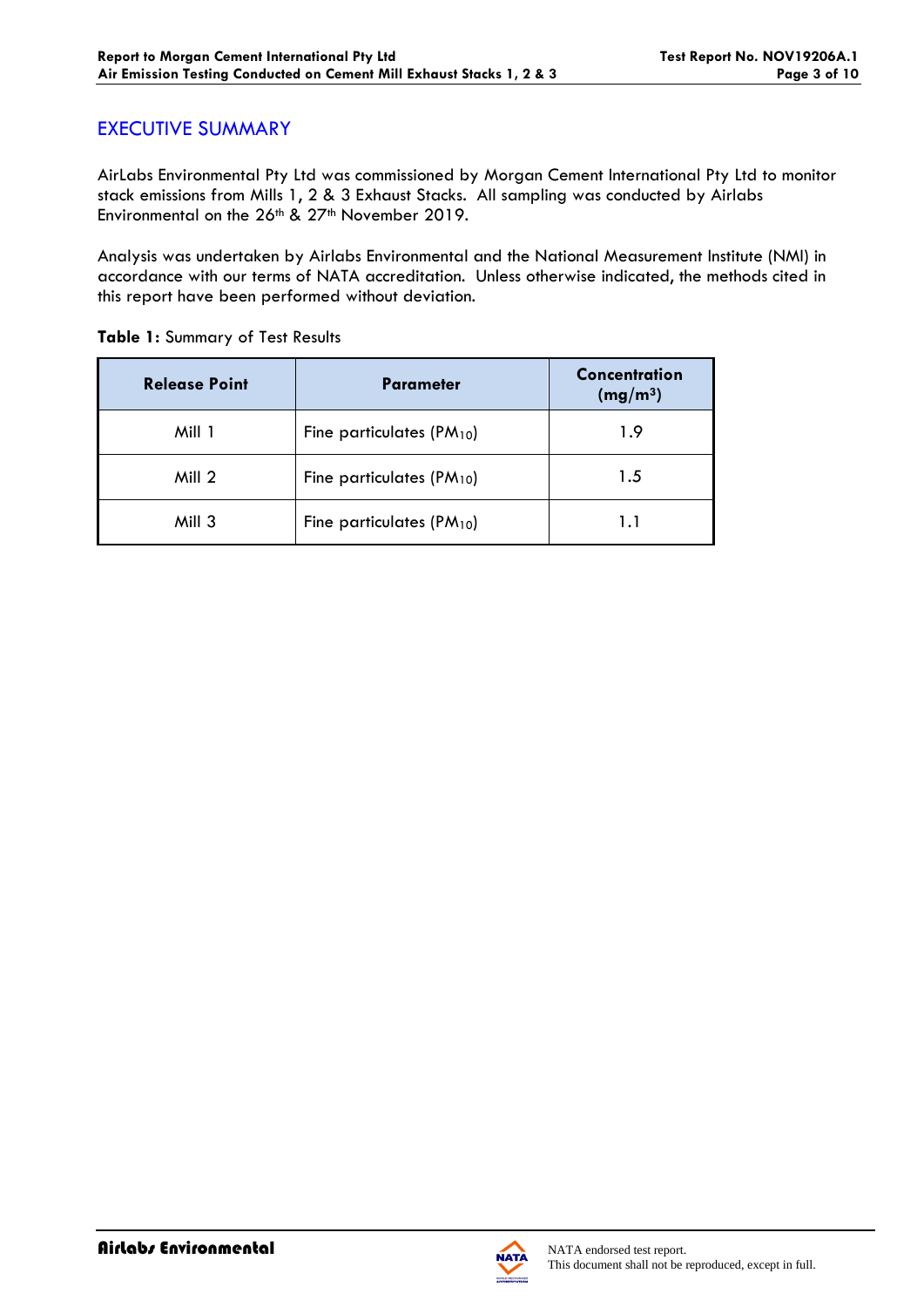# **INTRODUCTION**

Airlabs Environmental Pty Ltd was commissioned by Morgan Cement International Pty Ltd to conduct air emissions monitoring of the exhaust ducts leaving Cement Mills 1, 2 and 3 for the following parameters:

- Gas velocity and volume flow rate
- **Temperature**
- Concentration of water vapour (moisture content)
- Concentration of oxygen and carbon dioxide
- Dry molecular weight & density of gases
- Concentration and mass emission rate of: - fine particulates (PM<sub>10</sub>).

All sampling was conducted on 26<sup>th</sup> & 27<sup>th</sup> November 2019.

# TEST METHODS

All sampling was undertaken by Airlabs Environmental. Airlabs Environmental is NATA accredited for all sampling undertaken for this project (NATA Accredited Laboratory No. 15463). Analysis was undertaken by Airlabs Environmental in accordance with our terms of accreditation. Specific details of the test methods used are available upon request.

|                                       | <b>Test Method</b>        | <b>Method</b>             | <b>Estimated</b>                         | <b>NATA Accredited</b> |                 |
|---------------------------------------|---------------------------|---------------------------|------------------------------------------|------------------------|-----------------|
| <b>Test Parameter</b>                 |                           | <b>Detection</b><br>Limit | <b>Measurement</b><br><b>Uncertainty</b> | <b>Sampling</b>        | <b>Analysis</b> |
| Sample plane criteria                 | NSWEPA TM-1               | NA.                       | NA.                                      | $\checkmark$           | NA.             |
| Gas velocity                          | NSWEPA TM-2               | $3 \text{ m/s}$           | ±10%                                     | $\checkmark$           | <b>NA</b>       |
| Temperature                           | NSWEPA TM-2               | 273K (0°C)                | $\pm$ 1%                                 | $\checkmark$           | <b>NA</b>       |
| Moisture content                      | NSWEPA TM-22              | $0.2\%$ v/v               | $\pm$ 5%                                 | $\sqrt{}$              | $\checkmark$    |
| Oxygen & carbon dioxide               | NSWEPA TM-24 &<br>$TM-25$ | $0.1\%$ v/v               | $± 2\%$                                  | $\checkmark$           |                 |
| Dry molecular weight &<br>gas density | NSWEPA TM-23              | <b>NA</b>                 | $\pm$ 5%                                 | $\checkmark$           |                 |
| <b>Fine Particulates</b>              | NSWEPA OM-5               | $0.5 \text{ mg/m}^3$      | ±15%                                     |                        |                 |

#### **Table 2:** Summary of Test Methods

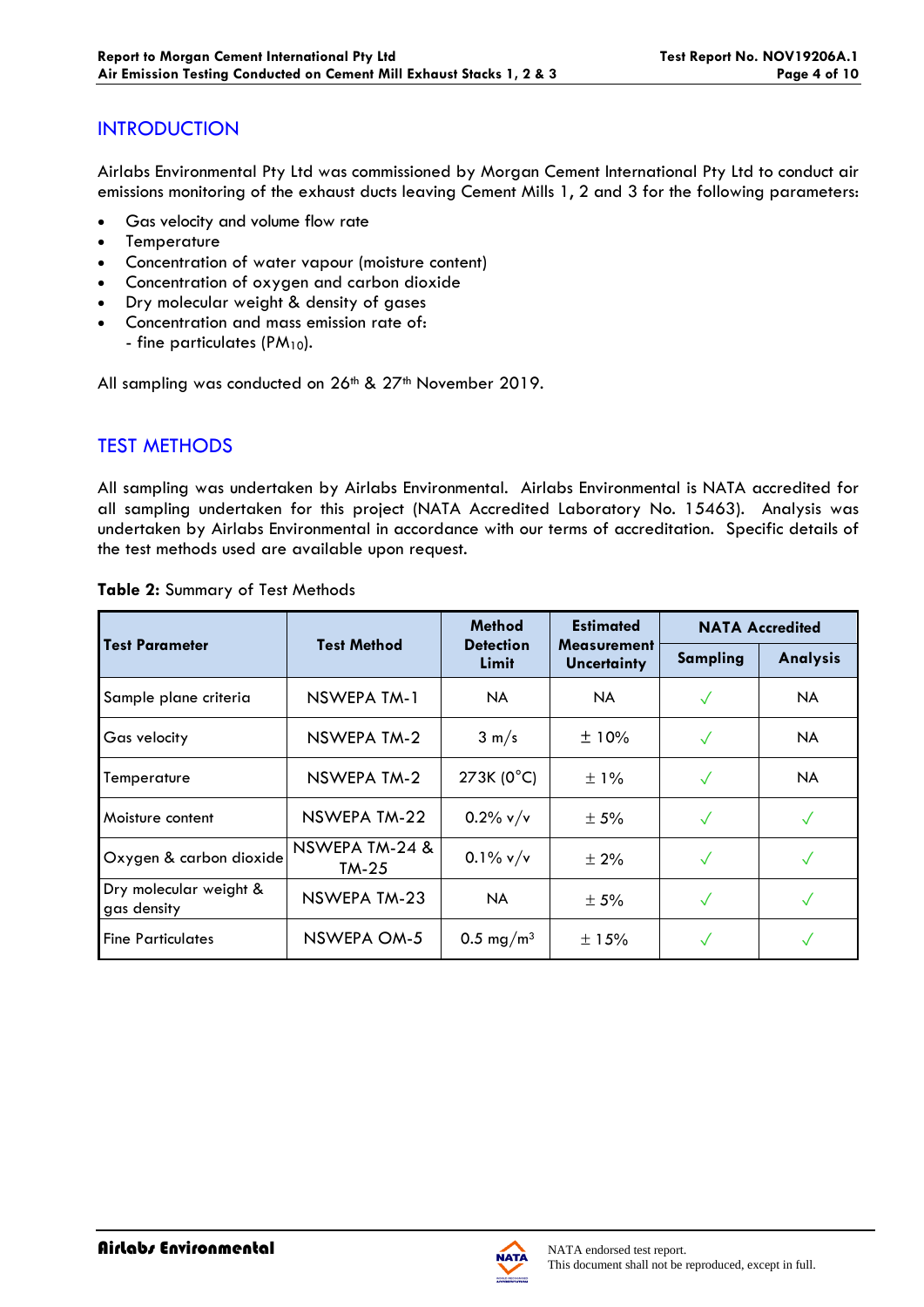## QUALITY STATEMENT

AirLabs Environmental is committed to providing the highest quality data to all our clients, as reflected in our ISO 17025 (NATA) accreditation. This requires strict adherence to and continuous improvement of all our processes and test work. Our goal is to exceed the QA/QC requirements as set by our clients and appropriate governmental entities and to ensure that all data generated is scientifically valid and defensible.

Airlabs Environmental is NATA accredited for all sampling undertaken for this project. Analysis was undertaken by the Airlabs Environmental in accordance with our terms of accreditation.

# SUITABILITY OF SAMPLING PLANE

The criteria for sampling planes as specified in AS4323.1-1995 'Stationary Source Emissions, Method 1: Selection of Sampling Provisions' states that, in the absence of cyclonic flow activity, ideal sampling plane conditions are found to exist at the positions given in Table 3 below:

| <b>Type of flow disturbance</b>                          | Minimum distance upstream<br>from disturbance, diameters<br>(D) | Minimum distance<br>downstream from<br>disturbance, diameters<br>$(\mathbf{D})$ |
|----------------------------------------------------------|-----------------------------------------------------------------|---------------------------------------------------------------------------------|
| Bend, connection, junction,<br>direction change          | >2D                                                             | >6D                                                                             |
| Louvre, butterfly damper<br>(partially closed or closed) | >3D                                                             | >6D                                                                             |
| Axial fan                                                | >3D                                                             | >8D (see Note)                                                                  |
| Centrifugal fan                                          | >3D                                                             | >6D                                                                             |

#### **Table 3:** Criteria for the Selection of Sampling Planes

**NOTE:** The plane should be selected as far as practicable from a fan. Flow straighteners may be required to ensure the position chosen meets the check criteria listed in Items (a) to (f) below.

Section 4.1 of AS 4323.1-1995 (Ideal Sampling Positions) states that the location of the sampling plane shall be such that it meets the following criteria:

- (a) The gas flow is basically in the same direction at all points along each sampling traverse.
- (b) The gas velocity at all sampling points is greater than  $3 \text{ m/s}$ .
- (c) The gas flow profile at the sampling plane shall be steady, evenly distributed and not have a cyclonic component which exceeds an angle of 15° to the duct axis, when measured near the periphery of a circular sampling plane.
- (d) The temperature difference between adjacent points of the survey along each sampling traverse is less than 10% of the absolute temperature, and the temperature at any point differs by less than 10% from the mean.
- (e) The ratio of the highest to lowest pitot pressure difference shall not exceed 9:1 and the ratio of highest to lowest gas velocities shall not exceed 3:1. For isokinetic testing with the use of impingers, the gas velocity ratio across the sampling plane should not exceed 1.6:1.
- (f) The gas temperature at the sampling plane should preferably be above the dewpoint.

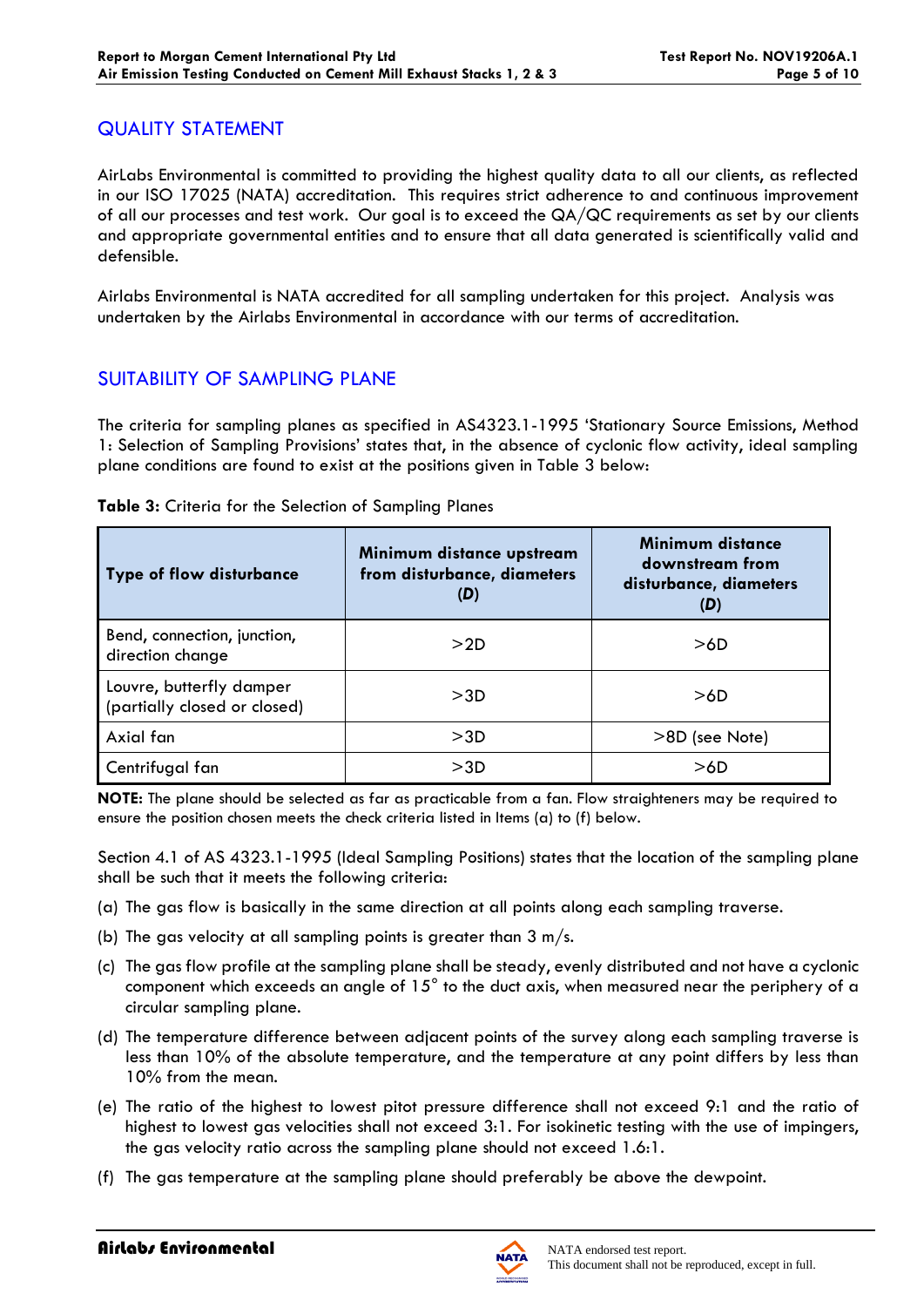## SUITABILITY OF SAMPLING PLANE Continued

When the criteria in Table 3 cannot be met, a greater number of sampling points is used in order to retain as much accuracy as is practicable, as outlined in Section 4.2 of AS 4323.1-1995 (Non-Ideal Sampling Positions). The sampling plane details and required number of sampling points for Cement Mills 1, 2 and 3 are given in Tables 4, 5 and 6 below:

**Table 4:** Sampling Plane Details for the Cement Mill 1 Exhaust Duct **Figure 1:** Cement Mill 1 Exhaust Duct

| Parameter                                     |                          |
|-----------------------------------------------|--------------------------|
| Stack Shape                                   | Circular                 |
| Actual Stack Internal Diameter (m)            | 0.850                    |
| Direction of Air Flow                         | Vertical                 |
| Type of Disturbance, Upstream                 | Bend                     |
| <b>Distance from Upstream Disturbance</b>     | 4 D (< 6D)               |
| Type of Disturbance, Downstream               | <b>Butterfly damper</b>  |
| Distance to Downstream Disturbance            | 1 D (< 3 D)              |
| Compliance with AS 4323.1, Ideal Conditions   | No                       |
| Standard No. of Sampling Points per Traverse  | 6                        |
| <b>Number of Traverses</b>                    | $\mathfrak{D}$           |
| <b>Correction Factor</b>                      | 1.265                    |
| Corrected No. of Sampling Points per Traverse | 8                        |
| Total No. of Sampling Points                  | 16                       |
| <b>Stratified</b>                             | No                       |
| Cyclonic                                      | No ( $\leq 15^{\circ}$ ) |
| <b>Velocity Difference</b>                    | 1.2:1 (< 1.6:1)          |
| Absolute Temperature Difference (K)           | < 10%                    |
| Minimum Velocity at any Sample Point (m/s)    | $>$ 3                    |



**Table 5:** Sampling Plane Details for the Cement Mill 2 Exhaust Duct **Figure 2:** Cement Mill 2 Exhaust Duct

| <b>Parameter</b>                              |                         |
|-----------------------------------------------|-------------------------|
| <b>Stack Shape</b>                            | Circular                |
| Actual Stack Internal Diameter (m)            | 0.850                   |
| Direction of Air Flow                         | Vertical                |
| Type of Disturbance, Upstream                 | Bend                    |
| Distance from Upstream Disturbance            | 4 D (< 6D)              |
| Type of Disturbance, Downstream               | <b>Butterfly damper</b> |
| Distance to Downstream Disturbance            | 1 D (< 3 D)             |
| Compliance with AS 4323.1, Ideal Conditions   | No                      |
| Standard No. of Sampling Points per Traverse  | 6                       |
| <b>Number of Traverses</b>                    | っ                       |
| <b>Correction Factor</b>                      | 1.265                   |
| Corrected No. of Sampling Points per Traverse | 8                       |
| <b>Total No. of Sampling Points</b>           | 16                      |
| <b>Stratified</b>                             | No                      |
| Cyclonic                                      | No ( $< 15^{\circ}$ )   |
| <b>Velocity Difference</b>                    | 1.3:1 $(< 1.6:1)$       |
| Absolute Temperature Difference (K)           | < 10%                   |
| Minimum Velocity at any Sample Point (m/s)    | $>$ 3                   |



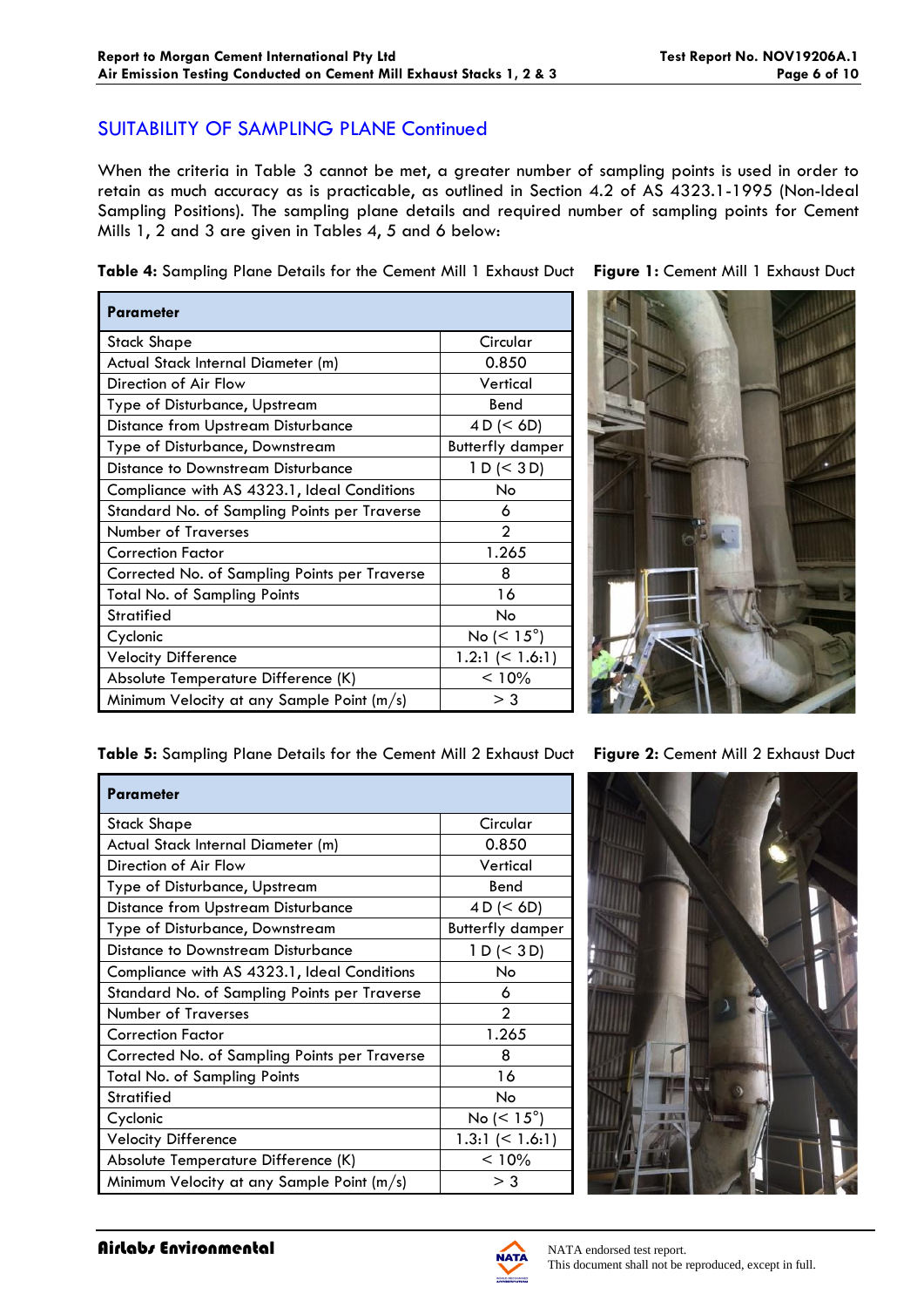# SUITABILITY OF SAMPLING PLANE Continued

**Table 6:** Sampling Plane Details for the Cement Mill 3 Exhaust Duct **Figure 3:** Cement Mill 3 Exhaust Duct

| <b>Parameter</b>                              |                       |
|-----------------------------------------------|-----------------------|
| Stack Shape                                   | Rectangular           |
| Actual Duct Internal Diameter (m)             | $1.77 * 0.800$        |
| Direction of Discharge to Air                 | Horizontal            |
| Type of Disturbance, Upstream                 | Centrifugal Fan       |
| <b>Distance from Upstream Disturbance</b>     | 3.4 D (< 6 D)         |
| Type of Disturbance, Downstream               | Duct Exit             |
| Distance to Downstream Disturbance            | 4.9 D ( $>$ 2 D)      |
| Compliance with AS 4323.1, Ideal Conditions   | No                    |
| Standard No. of Sampling Points per Traverse  | 2                     |
| <b>Number of Traverses</b>                    | 3                     |
| <b>Correction Factor</b>                      | 1.15                  |
| Corrected No. of Sampling Points per Traverse | 3                     |
| <b>Total No. of Sampling Points</b>           | 9                     |
| <b>Stratified</b>                             | <b>No</b>             |
| Cyclonic                                      | No ( $< 15^{\circ}$ ) |
| <b>Velocity Difference</b>                    | $1.1:1 \leq 1.6:1$    |
| Absolute Temperature Difference (K)           | < 10%                 |
| Minimum Velocity at any Sample Point (m/s)    | $>$ 3                 |



# **DEFINITIONS**

| 'NSWEPA'            | New South Wales Environment Protection Authority.                                   |
|---------------------|-------------------------------------------------------------------------------------|
| 'USEPA'             | United States Environmental Protection Agency.                                      |
| 'NA'                | Not applicable.                                                                     |
| 'Am <sup>3</sup> '  | Actual gas volume at stack conditions.                                              |
| 'STP'               | Standard temperature and pressure (0°C and 101.3 kPa).                              |
| $\frac{10}{6}$ v/v' | Percent, volumetric basis.                                                          |
| 'm <sup>3</sup>     | Normalised gas volume in dry cubic metres at STP.                                   |
| 'mg/m <sup>3'</sup> | Milligrams (10 <sup>-3</sup> grams) of substance per dry cubic meter of gas at STP. |
| 'g/sec'             | Grams of substance discharged per second.                                           |
|                     |                                                                                     |

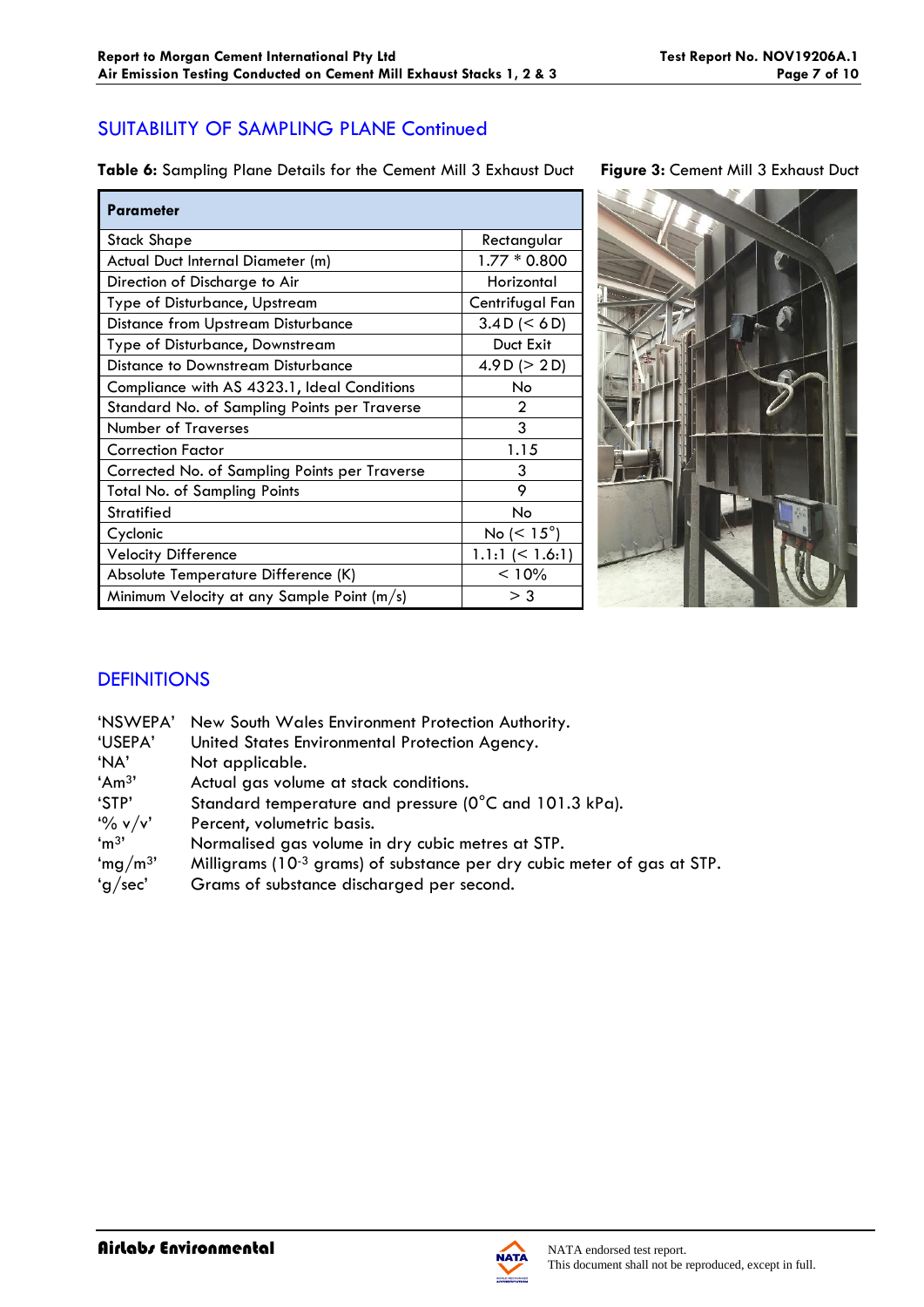## RESULTS

| Company                  | Morgan Cement International Pty Ltd         |
|--------------------------|---------------------------------------------|
| <b>Site</b>              | Foreshore Rd, Port Kembla                   |
| <b>Date of Test</b>      | 27 <sup>th</sup> November 2019              |
| <b>Source Tested</b>     | Cement Mill 1 Exhaust Duct - EPA ID No.4    |
| <b>Sampling Period</b>   | $08:55 - 09:55$                             |
| <b>Testing Officers</b>  | 1 Brash                                     |
| <b>Sampling Position</b> | Two 110 mm flanges in a circular metal duct |

Table 7: Sampling Conditions for the Cement Mill 1 Exhaust Duct on 27<sup>th</sup> November 2019

| <b>Sampling Conditions</b>                    |             |
|-----------------------------------------------|-------------|
| Duct dimensions at sampling plane (m)         | 0.850       |
| Average gas temperature (K)                   | 337 (64 °C) |
| Average gas velocity $(m/s)$                  | 16.0        |
| Actual gas flow rate $(Am3/sec)$              | 9.08        |
| Average moisture content $(\%v/v)$            | 0.36        |
| Average gas flow rate at STP, dry $(m^3/sec)$ | 7.35        |

Table 8: Test Results for Cement Mill 1 Exhaust Duct on 27<sup>th</sup> November 2019

| <b>Parameter</b>              | <b>Concentration</b><br>(mg/m <sup>3</sup> ) | <b>Emission Rate</b><br>(g/sec) |
|-------------------------------|----------------------------------------------|---------------------------------|
| Fine particulates $(PM_{10})$ | - 9                                          | 0.014                           |

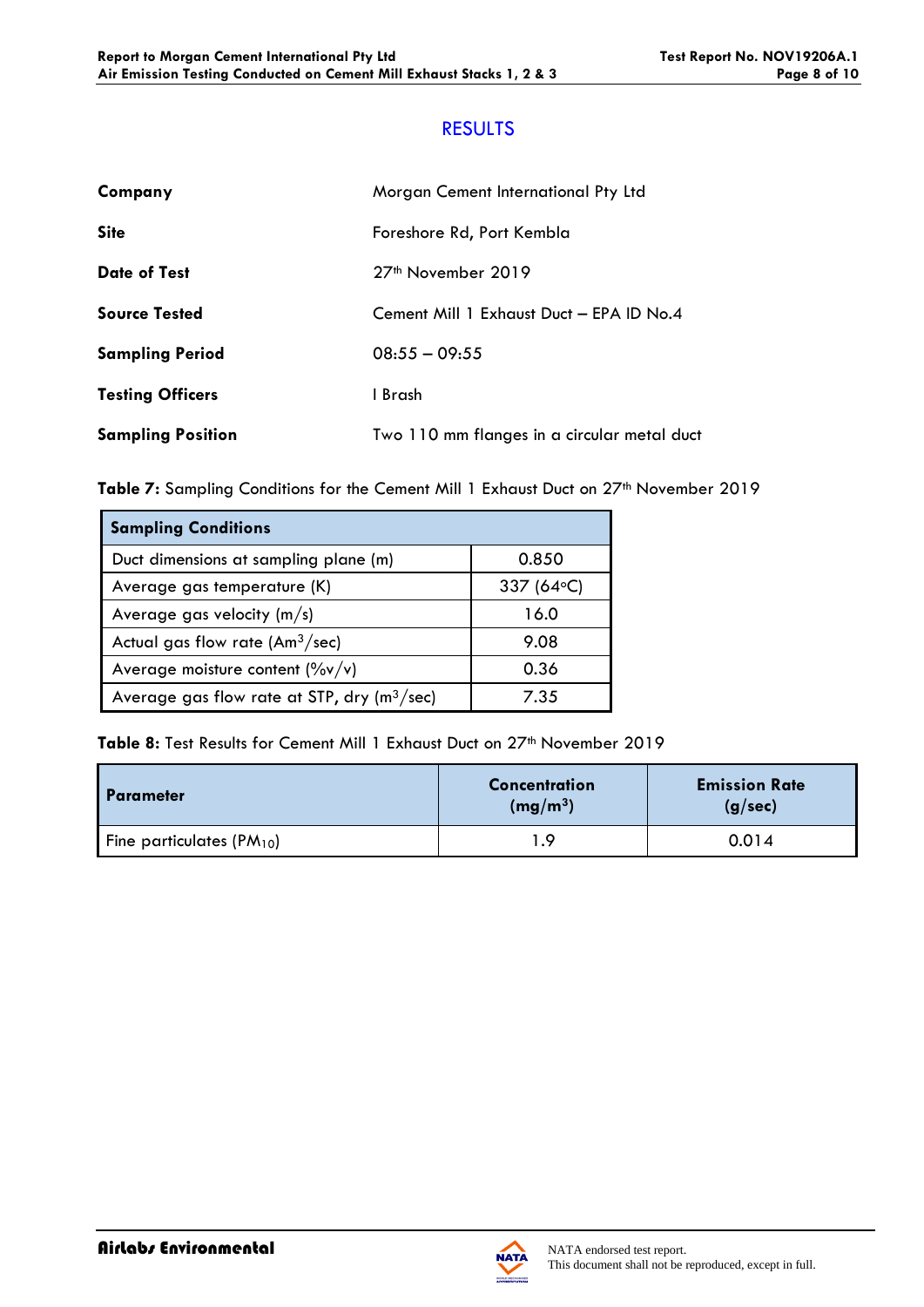# RESULTS Continued

| Company                  | Morgan Cement International Pty Ltd         |  |
|--------------------------|---------------------------------------------|--|
| <b>Site</b>              | Foreshore Rd, Port Kembla                   |  |
| <b>Date of Test</b>      | 26 <sup>th</sup> November 2019              |  |
| <b>Source Tested</b>     | Cement Mill 2 Exhaust Duct - EPA ID No.2    |  |
| <b>Sampling Period</b>   | $13:06 - 14:06$                             |  |
| <b>Testing Officers</b>  | 1 Brash                                     |  |
| <b>Sampling Position</b> | Two 110 mm flanges in a circular metal duct |  |

Table 9: Sampling Conditions for the Cement Mill 2 Exhaust Duct on 26<sup>th</sup> November 2019

| <b>Sampling Conditions</b>                    |             |
|-----------------------------------------------|-------------|
| Duct dimensions at sampling plane (m)         | 0.850       |
| Average gas temperature (K)                   | 350 (77 °C) |
| Average gas velocity $(m/s)$                  | 13.4        |
| Actual gas flow rate $(Am3/sec)$              | 7.60        |
| Average moisture content $(\frac{9}{v}v/v)$   | 0.62        |
| Average gas flow rate at STP, dry $(m^3/sec)$ | 5.89        |

Table 10: Test Results for the Cement Mill 2 Exhaust Duct on 26<sup>th</sup> November 2019

| <b>Parameter</b>         | Concentration<br>(mg/m <sup>3</sup> ) | <b>Emission Rate</b><br>(g/sec) |
|--------------------------|---------------------------------------|---------------------------------|
| Fine particulates (PM10) |                                       | 0.0088                          |